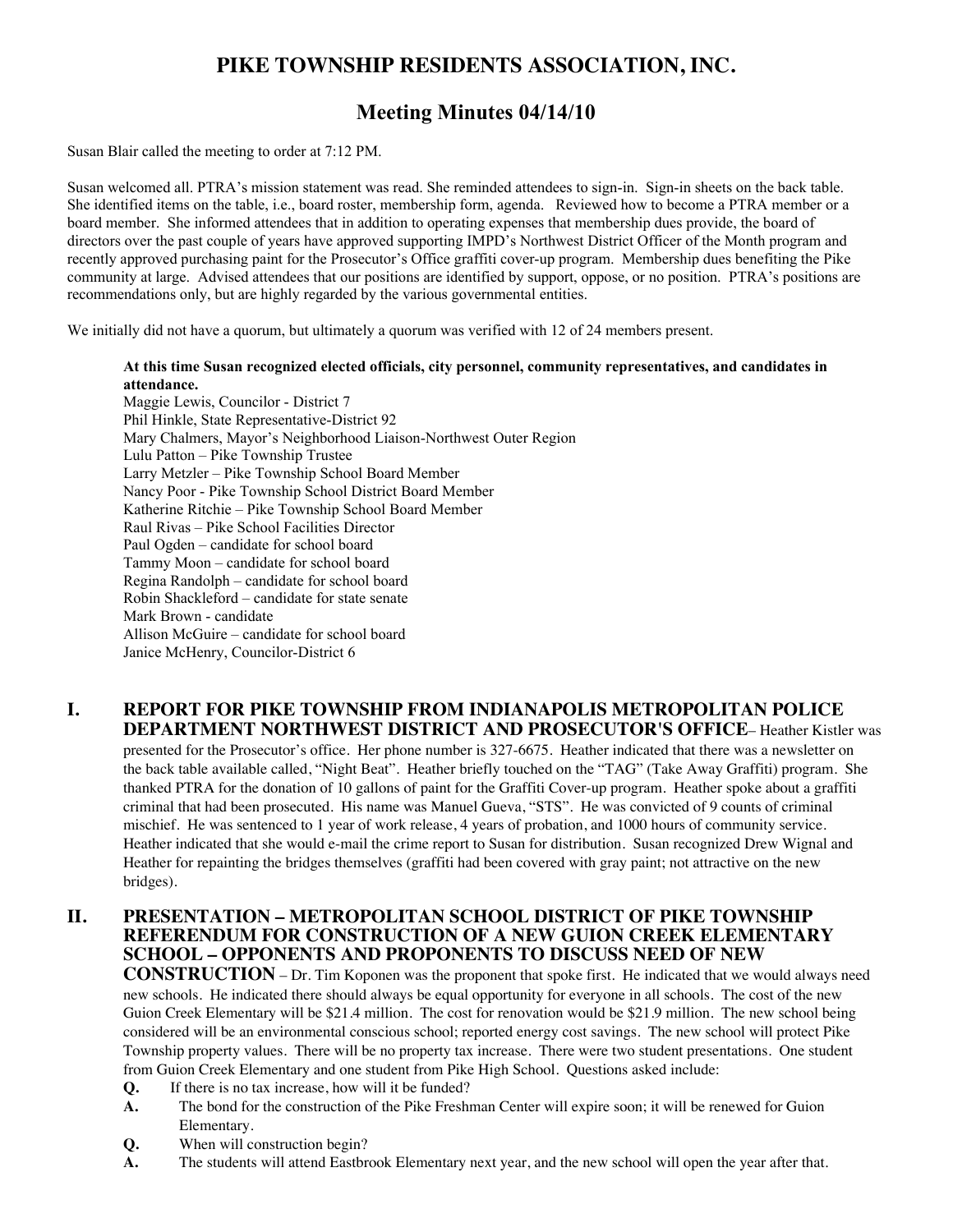- **Q.** Property taxes will not increase or decrease with a yes vote?
- **A.** Correct.

Susan asked Representative Hinkle to clarify the property tax reform bill that required school districts to place a referendum on the election ballot. He indicated that if the project was more than \$10 million for elementary school expenses, a referendum is required. If the referendum is within the tax caps, then they are not permitted to raise taxe78i9s, but the possibility still exists that taxes can be raised. He indicated that taxes "should" not increase. (Referendum is outside the  $1\%$  cap and can potentially raise taxes.)

Paul Ogden and Allison McGuire spoke as opponents. The December school board minutes indicate there will be a property tax increase. Nancy Poore, current school board member, indicated Paul had found an error within the minutes. The minutes have since been corrected. Paul countered the cost will be above the 1% cap, therefore, there will be a tax increase. People need property tax relief. (At this point there were many interruptions from the floor. Susan requested decorum.) Money will be needed for operational expenses. Capital project funds cannot be used for operational expenses. A statement was made that "any 39 year old building needs maintenance." Paul mentioned he had substituted at Guion Creek Elementary.

Questions asked include:

- **Q**. How many years ago did Paul substitute teach at Guion Creek Elementary?
- **A**. 1997, but the last time he was in the school was 2000.
- **Q.** We all live in Pike...Why are we disagreeing? The kids deserve a new building.
- **A.** No definitive response.

New construction seems to be increasing. Cost overruns are infinitely more than with a renovation.

Susan had some comments and thoughts. We seem to be building one school after another. A 40-year old building shouldn't need replacement. Was it improperly constructed? There needs to be oversight. Why can't we build a school that will last? Over the years, has routine maintenance been performed? According to the December 2009 school board minutes, College Park Elementary is next. College Park was constructed in 1987, opening in the fall of 1988.

While on Pike School subject, Mark Patty, President of New Augusta Village Association, announced there will be a school board candidate forum on Tuesday, April 20, 7:15 pm, Salem Lutheran Church.

## **III. APPROVAL OF MARCH 2010 BOARD MINUTES** – No March minutes.

**IV. TREASURER'S REPORT** – Fran was not in attendance -- no report.

### **V. REPORT FROM MAYOR'S NEIGHBORHOOD LIAISON-NORTHWEST OUTER REGION**

Mary provided her contact information, 327-5157. Spoke on Mayor's priority; public safety is "Job One." The Department of Code Enforcement did a sweep of massage parlors. There were 6 arrests. In addition there was a smaller sweep of mobile restaurants that resulted in shutting down 3. Thanks were given to PTRA for their help in promoting the "Great Indy Cleanup." Planning, organizing and help with painting of the mural and food service. For those who did not attend, the clean up was held in the Gateway, Lafayette Square, and Eagledale area.

**VI. ANNOUNCEMENTS, PLAT REPORTS, AND CORRESPONDENCE** – Last month one of the announcements concerned St. Nicholas Serbian Orthodox Church. It was determined they do not need zoning or variances to build a school through grade 12. Commitments on current zoning do not prohibit such.

The paint expenditure for the graffiti cover-up was \$163.07. It was indicated that a lot of cover-up couldn't be done without donations. In the past the graffiti cover-up program obtained paint from the Tox-Drop program. For some reason this has been eliminated.

Nu Corinthian Church senior housing zoning petition was approved.

#### **VII. ALCOHOL PERMITS** –

05/03/10The Jumbo Chinese Restaurant – 5700 Georgetown Road – New Homewood Suites – Renewal Istanbul Restaurant – 1450 W  $86<sup>th</sup>$  Street – Renewal Meijer – Renewal 05/17/10Speedway Super America – Renewal